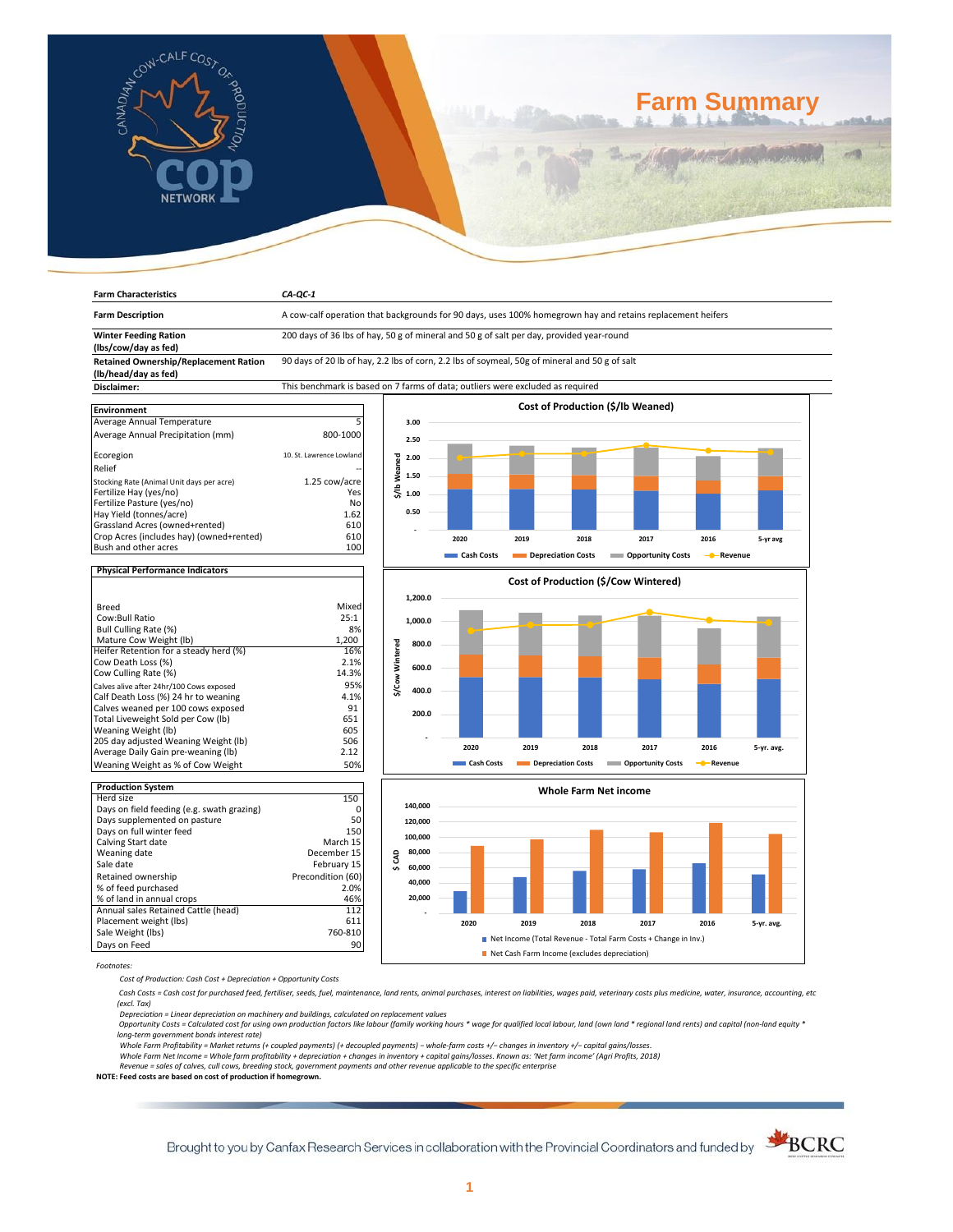## **Whole Farm Overview Page**

| Whole Farm Overview Page                                       |              |                          |                                           |                          |                   |                          |                          |
|----------------------------------------------------------------|--------------|--------------------------|-------------------------------------------|--------------------------|-------------------|--------------------------|--------------------------|
| Overview                                                       |              |                          |                                           |                          |                   |                          |                          |
| <b>Operation Maturity</b>                                      | Mature       |                          |                                           |                          |                   |                          |                          |
| <b>Herd Size</b><br>Paid Labour (hours)                        | 150<br>1,607 |                          | Beef Animals Sold from Retained Ownership |                          | 112               |                          |                          |
| Unpaid Labour (hours)                                          | 4,719        |                          |                                           |                          |                   |                          |                          |
| Average wages - paid and unpaid (\$/hr)                        | 16.50        |                          |                                           |                          |                   |                          |                          |
| Revenue                                                        |              | 2020                     | 2019                                      | 2018                     | 2017              | 2016                     | 5-yr. avg.               |
| <b>Market Revenue</b>                                          | 5-yr avg     | 283,919                  | 294,574                                   | 298,729                  | 305,530           | 324,975                  | 301,545                  |
| Cow-Calf                                                       | 39%          | 137,866                  | 145,472                                   | 145,600                  | 161,818           | 151,599                  | 148,471                  |
| Cash Crops                                                     | 0%<br>41%    |                          |                                           |                          |                   |                          |                          |
| Retained Ownership<br><b>Government Payments</b>               | 20%          | 146,053<br>70,265        | 149,102<br>81,489                         | 153,129<br>88,246        | 143,712<br>80,004 | 173,376<br>58,477        | 153,074<br>75,696        |
| Other Farm Revenue +                                           | 0%           | 59                       | 96                                        | 106                      | 81                | 97                       | 87                       |
| <b>Total Revenue</b>                                           | 100%         | 354,243                  | 376,159                                   | 387,080                  | 385,614           | 383,549                  | 377,329                  |
| Change in Inventory                                            |              | ÷,                       | 8,139                                     | 1,880                    | 5,737             | 354                      | 3,222                    |
| <b>Expenses</b>                                                |              | 2020                     | 2019                                      | 2018                     | 2017              | 2016                     | 5-yr. avg.               |
| <b>Depreciation</b>                                            |              | 59,556                   | 58,109                                    | 55,821                   | 54,419            | 53,425                   | 56,266                   |
| Machinery                                                      |              | 26,648                   | 25,760                                    | 24,272                   | 23,507            | 23,027                   | 24,643                   |
| <b>Buildings</b>                                               |              | 32,908                   | 32,348                                    | 31,549                   | 30,912            | 30,399                   | 31,623                   |
|                                                                |              |                          |                                           |                          |                   |                          |                          |
| <b>Overhead costs</b>                                          |              | 49,227                   | 55,154                                    | 55,096                   | 50,363            | 47,746                   | 51,517                   |
| Land improvement                                               |              | 4,218                    | 4,182                                     | 4,085                    | 3,996             | 3,911                    | 4,079                    |
| Machinery Maintenance                                          |              | 9,545                    | 9,418                                     | 9,248                    | 9,156             | 8,998                    | 9,273                    |
| <b>Buildings Maintenance</b>                                   |              | 1,890                    | 1,883                                     | 1,830                    | 1,768             | 1,723                    | 1,819                    |
| Contract labour                                                |              | ä,                       |                                           | ä,                       | ä,                | ä,                       | ä,                       |
| Diesel, Gasoline, Natural Gas                                  |              | 15,057                   | 21,558                                    | 22,574                   | 18,793            | 16,756                   | 18,948                   |
| Electricity                                                    |              | 1,312                    | 1,370                                     | 1,287                    | 1,212             | 1,196                    | 1,275                    |
| Water                                                          |              | 320                      | 320                                       | 320                      | 320               | 320                      | 320                      |
| Farm insurance                                                 |              | 6,086                    | 5,904                                     | 5,647                    | 5,406             | 5,306                    | 5,670                    |
| Disability and accident insurance                              |              | $\overline{\phantom{a}}$ |                                           |                          |                   |                          |                          |
| Farm taxes and duties<br>Advisor costs                         |              | 4,659<br>790             | 4,520                                     | 4,323                    | 4,139             | 4,062<br>689             | 4,340                    |
|                                                                |              |                          | 766                                       | 733                      | 702               |                          | 736                      |
| Accountant & legal fees                                        |              | 3,494                    | 3,390                                     | 3,242                    | 3,104             | 3,046                    | 3,255                    |
| Phone & utilities<br>Other overhead costs                      |              | 1,856<br>٠               | 1,842                                     | 1,807<br>٠               | 1,767<br>٠        | 1,739<br>٠               | 1,802<br>٠               |
| Wages, rent and interest payments                              |              | 38,679                   | 37,481                                    | 35,412                   | 33,360            | 31,891                   | 35,365                   |
| Paid Labour                                                    |              | 28,972                   | 28,108                                    | 26,881                   | 25,737            | 25,258                   | 26,991                   |
| <b>Unpaid Labour</b>                                           |              | 37,808                   | 37,417                                    | 37,712                   | 40,477            | 36,282                   | 37,939                   |
| <b>Total land rents</b>                                        |              | 4,638                    | 4,322                                     | 4,062                    | 3,751             | 3,467                    | 4,048                    |
| Total Interest on debt                                         |              | 5,068                    | 5,051                                     | 4,468                    | 3,873             | 3,166                    | 4,325                    |
|                                                                |              |                          |                                           |                          |                   |                          |                          |
| Cow-Calf                                                       |              | 25,551                   | 23,617                                    | 24,136                   | 21,522            | 22,992                   | 23,564                   |
| Animal purchases                                               |              | 2,083                    | 2,083                                     | 2,083                    | 2,083             | 2,083                    | 2,083                    |
| Purchased feed                                                 |              | 7,990                    | 7,788                                     | 7,946                    | 7,598             | 7,849                    | 7,834                    |
| Other fixed and var. costs *                                   |              | 15,479                   | 13,747                                    | 14,107                   | 11,841            | 13,060                   | 13,646                   |
| <b>Retained Ownership</b>                                      |              | 134,495                  | 144,315                                   | 145,181                  | 156,573           | 144,659                  | 145,045                  |
| Animal purchases                                               |              | 118,098                  | 128,125                                   | 129,015                  | 141,056           | 128,964                  | 129,052                  |
| Purchased feed                                                 |              | 8,567                    | 8,083                                     | 8,016                    | 7,825             | 8,123                    | 8,123                    |
| Other fixed and var. costs *                                   |              | 7,829                    | 8,106                                     | 8,150                    | 7,692             | 7,572                    | 7,870                    |
| Crop and forage                                                |              | 17,766                   | 18,176                                    | 17,591                   | 17,325            | 17,513                   | 17,674                   |
| Seed<br>Fertilizer                                             |              | 2,646<br>8,640           | 2,787<br>8,957                            | 2,560<br>8,721           | 2,537<br>8,621    | 2,588<br>8,851           | 2,624<br>8,758           |
| Herbicide                                                      |              | $\overline{\phantom{a}}$ |                                           | $\overline{\phantom{a}}$ | ٠                 | $\overline{\phantom{a}}$ | $\overline{\phantom{a}}$ |
| Fungicide & Insecticide                                        |              |                          |                                           |                          |                   |                          |                          |
| Irrigation                                                     |              |                          |                                           |                          |                   |                          |                          |
| Contract labour<br>Fuel costs (crop & forage)                  |              |                          |                                           |                          |                   |                          |                          |
| Other crop and forage                                          |              | 6,480                    | 6,433                                     | 6,310                    | 6,168             | 6,073                    | 6,293                    |
| <b>Total Farm Costs (excludes unpaid labour)</b>               |              | 325,274                  | 336,852                                   | 333,238                  | 333,563           | 318,226                  | 329,431                  |
| Cash Costs (Total Farm Costs - Depreciation)                   |              | 265,718                  | 278,744                                   | 277,417                  | 279,144           | 264,801                  | 273,165                  |
| Depreciation & Opportunity Costs (including unpaid labour)     |              | 97,364                   | 95,526                                    | 93,533                   | 94,896            | 89,707                   | 94,205                   |
| Total Economic Costs (cash, depr, opportunity)                 |              | 363,082                  | 374,269                                   | 370,950                  | 374,040           | 354,508                  | 367,370                  |
| <b>Profits</b>                                                 |              | 2020                     | 2019                                      | 2018                     | 2017              | 2016                     | 5-yr. avg.               |
| Net Income (Total Revenue - Total Farm Costs + Change in Inv.) |              | 28,969                   | 47,445                                    | 55,722                   | 57,789            | 65,677                   | 51,120                   |
| Net Cash Farm Income (excludes depreciation)                   |              | 88,466                   | 97,319                                    | 109,557                  | 106,390           | 118,651                  | 104,077                  |
|                                                                |              |                          |                                           |                          |                   |                          |                          |

ᵻ Other Farm Revenue includes: Other enterprises, capital gains and losses as well as calculated interest on savings based on the models previous year profits.

\*Other fixed and var. costs includes: veterinary, medicine, maintenance and spare parts, and other/miscellaneous

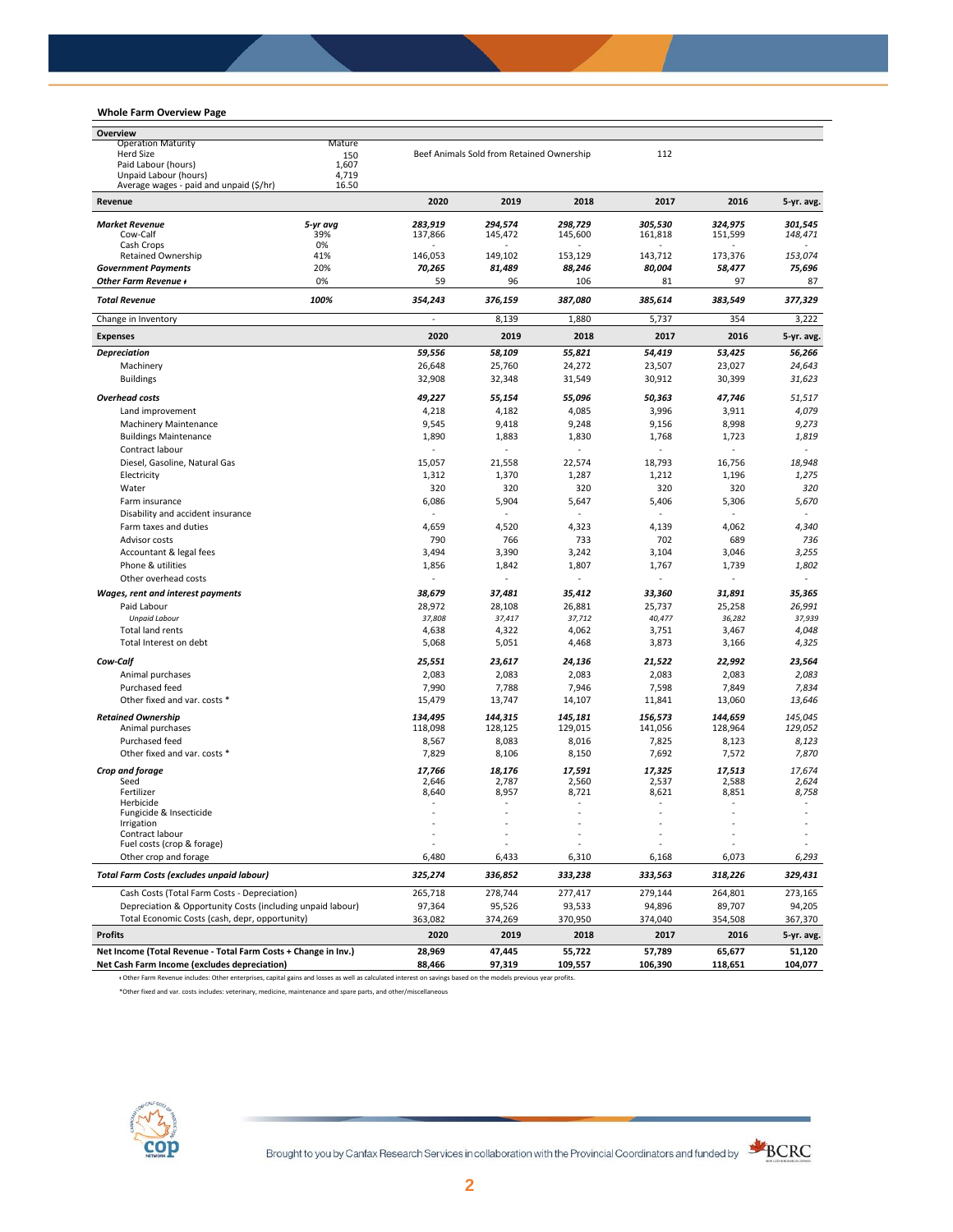| Cow-Calf Enterprise (\$/Cow Wintered)                    | 2020           | 2019           | 2018                     | 2017                     | 2016   | 5 yr. avg.               |
|----------------------------------------------------------|----------------|----------------|--------------------------|--------------------------|--------|--------------------------|
| Cows Wintered *                                          | 150            | 150            | 150                      | 150                      | 150    | 150                      |
| Average male and female calf price (\$/head)             | 1,040          | 1,114          | 1,121                    | 1,222                    | 1,130  | 1,125                    |
| <b>REVENUE</b>                                           |                | $\overline{a}$ | $\bar{\phantom{a}}$      |                          | $\sim$ |                          |
| Cow Calf                                                 | 919            | 970            | 971                      | 1,079                    | 1,011  | 990                      |
| Cull animals and slaughter receipts                      | 132            | 116            | 111                      | 138                      | 151    | 129                      |
| Breeding livestock receipts                              | ÷              | ÷,             | ÷.                       | ÷,                       |        | ÷                        |
| Calf Sales and transfer to retained ownership enterprise | 787            | 854            | 860                      | 940                      | 860    | 860                      |
| Government payments                                      | $\blacksquare$ | ÷,             | $\overline{\phantom{a}}$ | $\sim$                   |        | $\overline{\phantom{a}}$ |
| Other returns                                            | ٠              | ٠              | $\sim$                   | $\sim$                   | з.     | $\overline{a}$           |
| <b>Total Cow-Calf Revenue</b>                            | 919            | 970            | 971                      | 1,079                    | 1,011  | 990                      |
| <b>VARIABLE COSTS</b>                                    | L              | $\overline{a}$ | L.                       | ÷,                       | ä,     | ÷                        |
| Animal purchases                                         | 13.9           | 13.9           | 13.9                     | 13.9                     | 13.9   | 14                       |
| Feed (purchase feed, fertiliser, seed, pesticides)       | 128.7          | 128.0          | 127.2                    | 128.4                    | 123.1  | 127                      |
| Machinery (maintenance, depreciation, contractor)        | 117.2          | 112.7          | 108.2                    | 113.2                    | 99.5   | 110                      |
| Fuel, energy, lubricants, water                          | 54.0           | 74.5           | 78.1                     | 70.4                     | 56.8   | 67                       |
| Vet & medicine                                           | 29.9           | 29.1           | 28.0                     | 26.9                     | 26.4   | 28                       |
| Other inputs cow calf enterprise                         | 88.9           | 77.6           | 80.7                     | 67.5                     | 73.9   | 78                       |
| Labour                                                   |                |                |                          |                          |        |                          |
| Paid Labour                                              | 93.8           | 90.0           | 86.8                     | 89.2                     | 78.5   | 88                       |
| Unpaid Labour                                            | 229.1          | 220.0          | 212.1                    | 217.9                    | 191.7  | 214                      |
| <b>Total Variable Costs</b>                              | 755.5          | 745.7          | 734.9                    | 727.4                    | 663.7  | 725                      |
| <b>CAPITAL COSTS</b>                                     | L.             | L.             |                          |                          | L.     |                          |
| Insurance, taxes                                         | 42.0           | 40.5           | 38.9                     | 39.4                     | 35.5   | 39                       |
| Buildings (maintenance, depreciation)                    | 112.6          | 109.7          | 107.8                    | 113.3                    | 99.8   | 109                      |
| Land Cost                                                | $\blacksquare$ | $\sim$         |                          |                          |        |                          |
| <b>Rented Land</b>                                       | 17.9           | 16.6           | 15.7                     | 15.2                     | 13.0   | 16                       |
| Own Land                                                 | 59.3           | 55.5           | 53.1                     | 52.2                     | 43.6   | 53                       |
| Capital Costs                                            | L.             | ä,             |                          | $\overline{\phantom{a}}$ | ÷,     |                          |
| Liabilities                                              | 16.4           | 16.2           | 14.4                     | 13.4                     | 9.8    | 14                       |
| Own capital                                              | 94.1           | 89.4           | 85.8                     | 87.9                     | 74.6   | 86                       |
| <b>Total Capital Costs</b>                               | 342.4          | 327.8          | 315.7                    | 321.3                    | 276.4  | 317                      |
| <b>COSTS</b>                                             |                |                |                          |                          |        |                          |
| Cash Costs                                               | 522.6          | 522.5          | 519.4                    | 502.1                    | 464.2  | 506                      |
| <b>Depreciation Costs</b>                                | 192.8          | 186.2          | 180.2                    | 188.6                    | 166.0  | 183                      |
| <b>Opportunity Costs</b>                                 | 382.5          | 364.9          | 350.9                    | 358.0                    | 309.9  | 353                      |
| <b>Total Production Costs</b>                            | 1,097.9        | 1,073.6        | 1,050.6                  | 1,048.8                  | 940.1  | 1,042                    |
| <b>Profits</b>                                           | 2020           | 2019           | 2018                     | 2017                     | 2016   | 5-yr. avg.               |
| Short-term profit (cash costs)                           | 396.5          | 447.3          | 451.2                    | 576.6                    | 546.4  | 484                      |
| Medium-term profit (cash + depreciation)                 | 203.7          | 261.2          | 271.0                    | 388.0                    | 380.5  | 301                      |
| Long-term profit (cash + depreciation + opportunity)     | (178.8)        | (103.7)        | (79.9)                   | 30.0                     | 70.6   | (52)                     |
|                                                          |                |                |                          |                          |        |                          |

\*Model Maintains a stable herd size

Costs and revenue are reported for a calendar (e.g. January to December). It reflects revenue and expenses that a producer experiences over that period. Producers who want a cash flow analysis typically use a calendar or agricultural year. This method is often preferred by lenders when getting evaluated for a line of credit or a loan. The model maintains a stable herd, retention rates were adjusted to ensure that

C<mark>ash Costs</mark><br>Cash costs are the outlays over the course of the year, including machine repairs, paid labour, costs of feed production, and purchased feed. CDN COP Network bases cash costs on actual costs of production. Agr market value for some cash costs, including feed.

The cost of producing the feed on-farm and the purchased feed costs as used in that year to reflect the experience and situation of producers. Production inputs, land and any purchased feeds utilized that year are included model. Below are the included costs for feed production:

moder.outwhat was made used to receip would continuour.<br>**Feed:** Calculated as feed cost (purchase feed + fertilizer, seed and pesticides for own feed production) + machinery cost (machinery maintenance + depreciation + con rents paid + opportunity cost own land)

**Land:** separated into owned and rented land, includes both crop and pastureland. Land costs = Rents paid + calculated land rents for own land (opportunity cost).

By using the cost of land, the advantage that mature operations have is clearly shown as their cost structure is lower when l and has been fully paid off.

#### **Allocation**

Generic allocation uses percent revenues from each commodity to cover overheads and utilizes accounting data for the overhead costs. This takes the approach that overheads and fixed costs will be covered by something grown commodities grown. It should be recognized that as commodity prices fluctuate and revenues to each enterprise fluctuate, the shifting shares will change the cost structure for each enterprise from year to year.

## **Depreciation**

Depreciation on buildings and machinery is a non-cash cost that reveals the ability of the farm to continue operating if an asset needs replacement. Differences in depreciation costs between AgriProfit\$ and the CDN COP Network primarily comes from the use of specific (AgriP rofit\$) versus generic (CDN COP Network) allocation. Where generic allocation results in machine

### **Opportunity Costs**

Provincing COSS are the non-cash costs that reveal the opportunity of using different resources. These costs can include Unpaid labour, renting out land, the opportunity of selling or buying feed production, and return to capital.

required.<br>Land: The Opportunity costs of land are the rents for new contracts if the farm rents out owned land. It reflects the future cost of renting land. If the producers' profits of utilizing the land outweigh the prof utilizing owned land for production should be preferred and vice-versa.<br>**Labour:** The opportunity costs of labour are the calculated wage for family labour, either off-farm salary or farm manager salary. It is important to

same type of labour.

**Capita**l: The opportunity cost of capital is the interest rate for long-term government bonds multiplied by the equity without land (values of machines, buildings, livestock, circulating capital, less total loans). If the

#### **Unit Reported**

Often cow-calf COP is expressed as dollars per cow wintered (\$/cow wintered) which adjusts the calf price per head for the number of calves sold per 100 cows. When evaluating overall cost structure to identify areas for<br>im

however..export of the structure with the structure of the break-even cost. allowing them to compare with posted market prices for their calves' average weight category. This break-even price will depend on the percentage weaned that year from the cow herd. The higher percent weaned, the lower per pound the break -even price will be.



Brought to you by Canfax Research Services in collaboration with the Provincial Coordinators and funded by

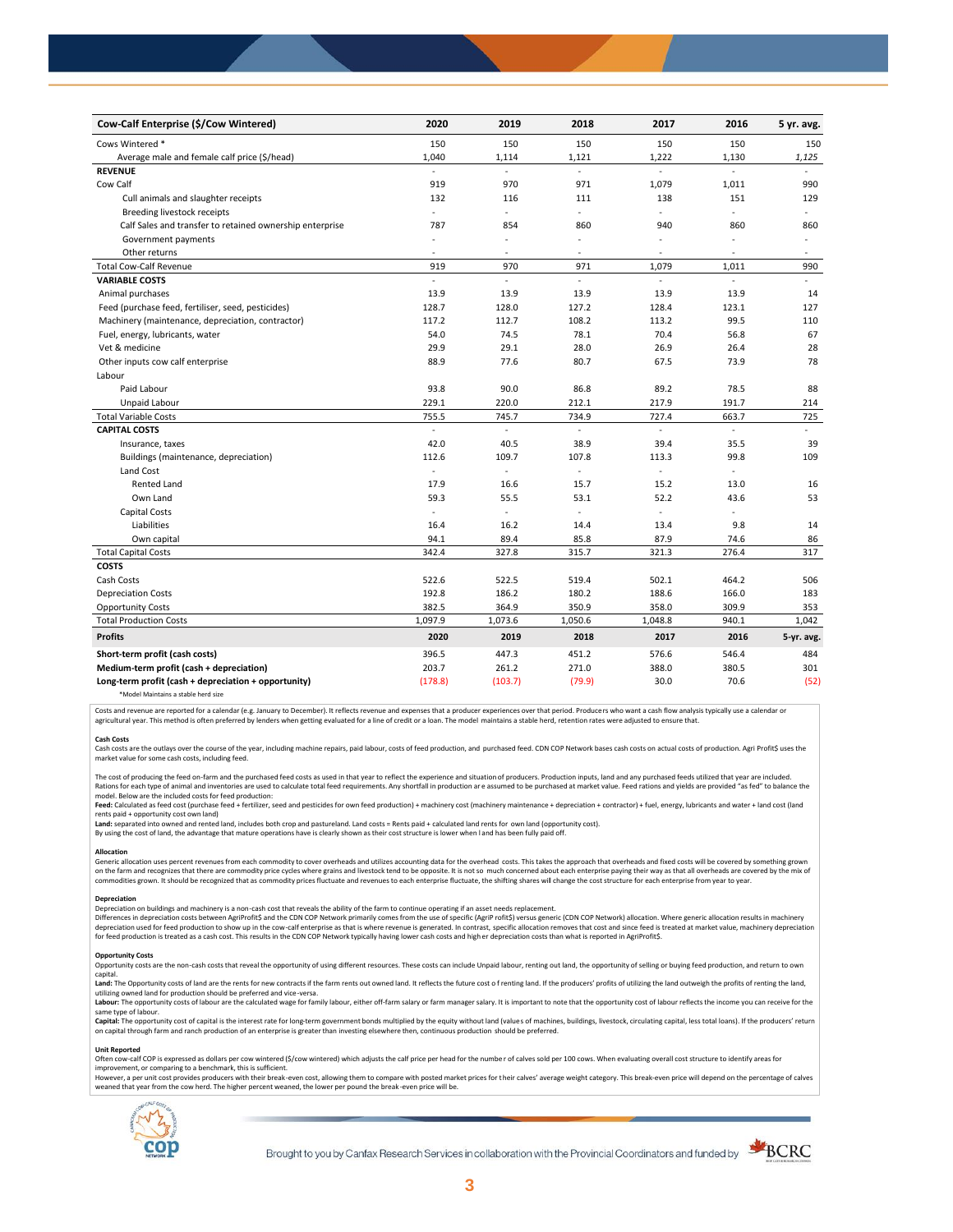| Cow-Calf Enterprise (\$/lb Weaned)                       | 2020                     | 2019                     | 2018   | 2017                     | 2016           | 5 yr. avg.               |
|----------------------------------------------------------|--------------------------|--------------------------|--------|--------------------------|----------------|--------------------------|
| <b>Pounds Weaned</b>                                     | 68,360                   | 68,360                   | 68,360 | 68,360                   | 68,360         | 68,360                   |
| Average male and female weaning weight (lbs)             | 605                      | 605                      | 605    | 605                      | 605            |                          |
| Average male and female calf price at weaning (\$/lb)    | 1.72                     | 1.84                     | 1.85   | 2.02                     | 1.87           | 1.86                     |
| <b>REVENUE</b>                                           | ÷.                       | ä,                       | ä,     | L,                       | ÷.             |                          |
| Cow Calf Operation                                       | 2.02                     | 2.13                     | 2.13   | 2.37                     | 2.22           | 2.17                     |
| Cull animals and slaughter receipts                      | 0.29                     | 0.25                     | 0.24   | 0.30                     | 0.33           | 0.28                     |
| Breeding livestock receipts                              | $\overline{\phantom{a}}$ | ä,                       | ÷,     | ä,                       | $\overline{a}$ | $\omega$                 |
| Calf Sales and transfer to retained ownership enterprise | 1.73                     | 1.87                     | 1.89   | 2.06                     | 1.89           | 1.89                     |
| Government payments                                      |                          | ÷,                       | ä,     | ä,                       | ÷,             | $\overline{\phantom{a}}$ |
| Other returns                                            | $\overline{\phantom{a}}$ | $\overline{\phantom{a}}$ | $\sim$ | $\overline{\phantom{a}}$ | $\sim$         | $\sim$                   |
| <b>Total Cow-Calf Revenue</b>                            | 2.02                     | 2.13                     | 2.13   | 2.37                     | 2.22           | 2.17                     |
| <b>VARIABLE COSTS</b>                                    | L.                       | ä,                       | L.     | L.                       | L.             | ÷                        |
| Animal purchases                                         | 0.03                     | 0.03                     | 0.03   | 0.03                     | 0.03           | 0.03                     |
| Feed (purchase feed, fertiliser, seed, pesticides)       | 0.28                     | 0.28                     | 0.28   | 0.28                     | 0.27           | 0.28                     |
| Machinery (maintenance, depreciation, contractor)        | 0.26                     | 0.25                     | 0.24   | 0.25                     | 0.22           | 0.24                     |
| Fuel, energy, lubricants, water                          | 0.12                     | 0.16                     | 0.17   | 0.15                     | 0.12           | 0.15                     |
| Vet & medicine                                           | 0.07                     | 0.06                     | 0.06   | 0.06                     | 0.06           | 0.06                     |
| Other inputs cow calf enterprise                         | 0.19                     | 0.17                     | 0.18   | 0.15                     | 0.16           | 0.17                     |
| Labour                                                   |                          |                          |        |                          |                |                          |
| Paid Labour                                              | 0.21                     | 0.20                     | 0.19   | 0.20                     | 0.17           | 0.19                     |
| Unpaid Labour                                            | 0.50                     | 0.48                     | 0.47   | 0.48                     | 0.42           | 0.47                     |
| <b>Total Variable Costs</b>                              | 1.7                      | 1.6                      | 1.6    | 1.6                      | 1.5            | 1.6                      |
| <b>CAPITAL COSTS</b>                                     | ÷.                       | L.                       | ÷.     | ä,                       | $\sim$         | u.                       |
| Insurance, taxes                                         | 0.09                     | 0.09                     | 0.09   | 0.09                     | 0.08           | 0.09                     |
| Buildings (maintenance, depreciation)                    | 0.25                     | 0.24                     | 0.24   | 0.25                     | 0.22           | 0.24                     |
| Land Cost                                                |                          |                          |        |                          |                |                          |
| <b>Rented Land</b>                                       | 0.04                     | 0.04                     | 0.03   | 0.03                     | 0.03           | 0.03                     |
| Owned Land                                               | 0.13                     | 0.12                     | 0.12   | 0.11                     | 0.10           | 0.12                     |
| <b>Capital Costs</b>                                     |                          |                          |        |                          |                |                          |
| Liabilities                                              | 0.04                     | 0.04                     | 0.03   | 0.03                     | 0.02           | 0.03                     |
| Own capital                                              | 0.21                     | 0.20                     | 0.19   | 0.19                     | 0.16           | 0.19                     |
| <b>Total Capital Costs</b>                               | 0.8                      | 0.7                      | 0.7    | 0.7                      | 0.6            | 0.7                      |
| <b>COSTS</b>                                             |                          |                          |        |                          |                |                          |
| Cash Costs                                               | 1.15                     | 1.15                     | 1.14   | 1.10                     | 1.02           | 1.11                     |
| <b>Depreciation Costs</b>                                | 0.42                     | 0.41                     | 0.40   | 0.41                     | 0.36           | 0.40                     |
| <b>Opportunity Costs</b>                                 | 0.84                     | 0.80                     | 0.77   | 0.79                     | 0.68           | 0.78                     |
| <b>Total Production Costs</b>                            | 2.41                     | 2.36                     | 2.31   | 2.30                     | 2.06           | 2.29                     |
| <b>Profits</b>                                           | 2020                     | 2019                     | 2018   | 2017                     | 2016           | 5-yr. avg.               |
| Short-term profit (cash costs)                           | 0.87                     | 0.98                     | 0.99   | 1.27                     | 1.20           | 1.06                     |
| Medium-term profit (cash + depreciation)                 | 0.45                     | 0.57                     | 0.59   | 0.85                     | 0.83           | 0.66                     |
| Long-term profit (cash + depreciation + opportunity)     | (0.39)                   | (0.23)                   | (0.18) | 0.07                     | 0.15           | (0.11)                   |

Costs and revenue are reported for a calendar (e.g. January to December). It reflects revenue and expenses that a producer experiences over that period. Producers who want a cash flow analysis typically use a calendar or<br>a

cash costs are the outlays over the course of the year, including machine repairs, paid labour, costs of feed production, and purchased feed. CDN COP Network bases cash costs on actual costs of production. Agri Profit\$ use market value for some cash costs, including feed.

The cost of producing the feed on-farm and the purchased feed costs as used in that year to reflect the experience and situation of producers. Production inputs, land and any purchased feeds utilized that year are included model. Below are the included costs for feed production:

Feed: Calculated as feed cost (purchase feed + fertilizer, seed and pesticides for own feed production) + machinery cost (machinery maintenance + depreciation + contractor) + fuel, energy, lubricants and water + land cost

Land: separated into owned and rented land, includes both crop and pastureland. Land costs = Rents paid + calculated land rents for own land (opportunity cost).

By using the cost of land, the advantage that mature operations have is clearly shown as their cost structure is lower when l and has been fully paid off. **Allocation**

Generic allocation uses percent revenues from each commodity to cover overheads and utilizes accounting data for the overhead costs. This takes the approach that overheads and fixed costs will be covered by something grown on the farm and recognizes that there are commodity price cycles where grains and livestock tend to be opposite. It is not so much concerned about each enterprise paying their way as that all overheads are covered by the m **Depreciation**

Depreciation on buildings and machinery is a non-cash cost that reveals the ability of the farm to continue operating if an asset needs replacement.

Differences in depreciation costs between AgriProfit\$ and the CDN COP Network primarily comes from the use of specific (AgriP rofit\$) versus generic (CDN COP Network) allocation. Where generic allocation results in machine

## **Opportunity Costs**

Opportunity costs are the non-cash costs that reveal the opportunity of using different resources. These costs can include Unpaid labour, renting out land, the opportunity of selling or buying feed production, and return t Land: The Opportunity costs of land are the rents for new contracts if the farm rents out owned land. It reflects the future cost of renting land. If the producers' profits of utilizing the land outweigh the profits of ren

utilizing owned land for production should be preferred and vice-versa.<br>**Labour:** The opportunity costs of labour are the calculated wage for family labour, either off-farm salary or farm manager salary. It is important to same type of labour.

Capital: The opportunity cost of capital is the interest rate for long-term government bonds multiplied by the equity without land (values of machines, buildings, livestock, circulating capital, less total loans). If the p on capital through farm and ranch production of an enterprise is greater than investing elsewhere then, continuous production should be preferred. **Unit Reported**

Often cow-calf COP is expressed as dollars per cow wintered (\$/cow wintered) which adjusts the calf price per head for the numbe r of calves sold per 100 cows. When evaluating overall cost structure to identify areas for

improvement, or comparing to a benchmark, this is sufficient.<br>However, a per unit cost provides producers with their break-even cost, allowing them to compare with posted market prices for their calves' average weight cate weaned that year from the cow herd. The higher percent weaned, the lower per pound the break -even price will be.



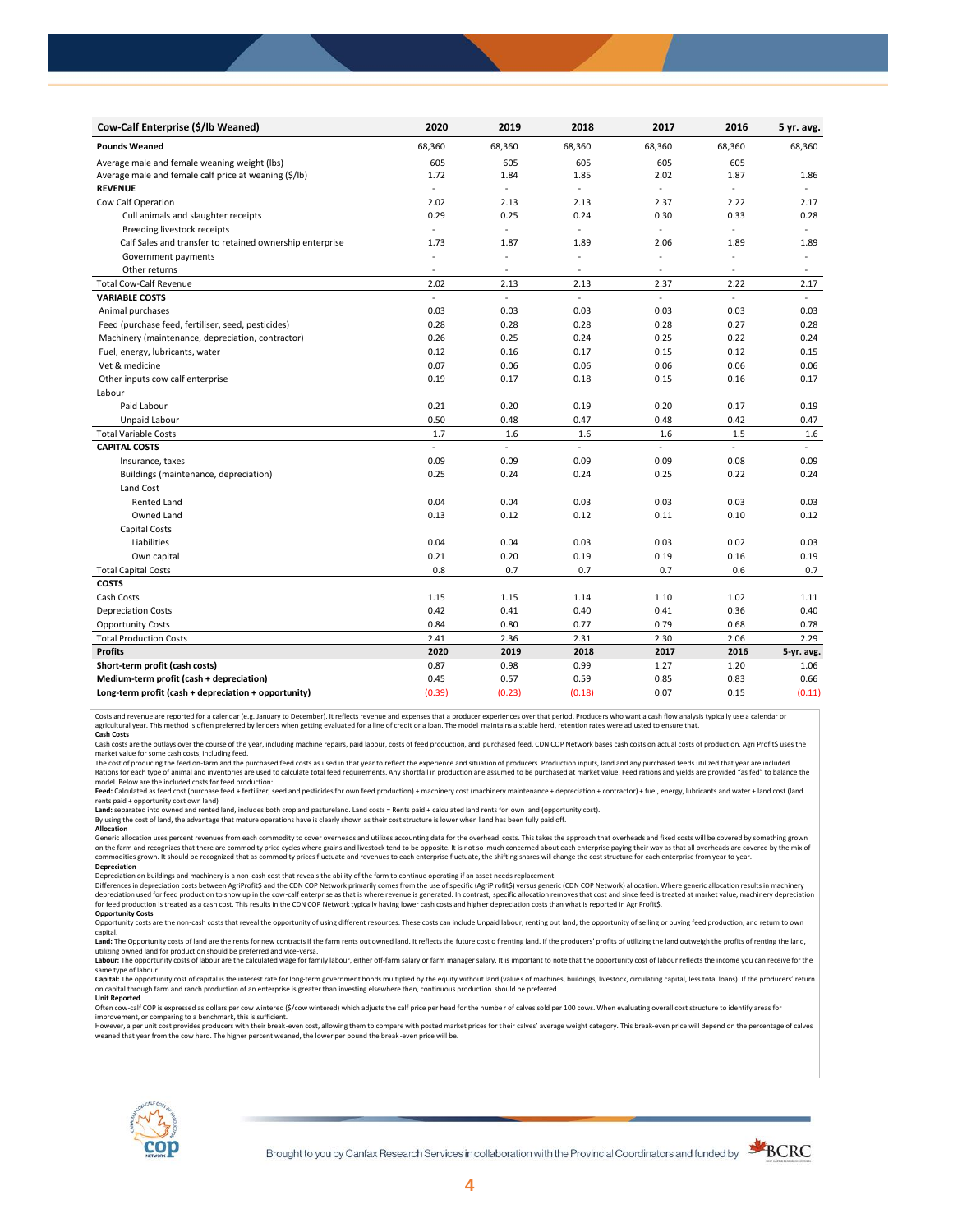| <b>RETAINED OWNERSHIP</b>                                 |         | 2020        | 2019        | 2018        | 2017        | 2016     | 5-yr. avg.         |
|-----------------------------------------------------------|---------|-------------|-------------|-------------|-------------|----------|--------------------|
| No. of beef cattle sold per year                          |         | 112         | 112         | 112         | 112         | 112      | 112                |
| Note: breeding stock sales are in the cow-calf enterprise |         |             |             |             |             |          |                    |
| Placement weight (lbs)                                    | 611     |             |             |             |             |          |                    |
| Sale Weight (lbs)                                         | 760-810 |             |             |             |             |          |                    |
| Days on Feed                                              | 90      |             |             |             |             |          |                    |
| Average Daily Gain (Ibs/day)                              | 2.01    |             |             |             |             |          |                    |
| REVENUE (\$/head Sold)                                    |         | 2020        | 2019        | 2018        | 2017        | 2016     | 5-yr. avg.         |
| Market Returns from Retained Ownership                    |         | 1,304.05    | 1,331.26    | 1,367.22    | 1,283.14    | 1,548.00 | 1,366.74           |
| Other Returns (Government payments, by-products)          |         |             |             |             |             |          |                    |
| <b>Total Revenue</b>                                      |         | 1,304.05    | 1,331.26    | 1,367.22    | 1,283.14    | 1,548.00 | 1,366.74           |
| Costs (\$/head Sold)                                      |         | 2020        | 2019        | 2018        | 2017        | 2016     | 5-yr. avg.         |
| <b>VARIABLE COSTS</b>                                     |         |             |             |             |             |          |                    |
| Animal purchases                                          |         | 1,054.45    | 1,143.98    | 1,151.92    | 1,259.43    | 1,151.46 | 1,152.25           |
| Feed (purchase feed, fertiliser, seed, pesticides)        |         | 171.69      | 169.95      | 165.76      | 156.14      | 169.00   | 166.51             |
| Machinery (maintenance, depreciation, contractor)         |         | 166.24      | 163.15      | 154.33      | 140.02      | 152.69   | 155.29             |
| Fuel, energy, lubricants, water                           |         | 76.65       | 107.82      | 111.33      | 87.13       | 87.12    | 94.01              |
| Vet & medicine                                            |         | 11.82       | 11.55       | 11.44       | 11.11       | 10.89    | 11.36              |
| Other inputs                                              |         | 86.29       | 88.65       | 87.95       | 81.45       | 82.82    | 85.43              |
| Labour                                                    |         |             |             |             |             |          |                    |
| Paid Labour                                               |         | 133.07      | 130.36      | 123.76      | 110.33      | 120.43   | 123.59             |
|                                                           |         |             |             |             |             |          |                    |
| Unpaid Labour                                             |         | 325.11      | 318.48      | 302.36      | 269.55      | 294.23   | 301.94<br>2,090.38 |
| <b>Total Variable Costs</b>                               |         | 2,025.31    | 2,133.93    | 2,108.86    | 2,115.17    | 2,068.64 |                    |
| <b>CAPITAL COSTS</b>                                      |         |             |             |             |             |          |                    |
| Insurance, taxes                                          |         | 45.44       | 44.51       | 42.26       | 37.67       | 41.12    | 42.20              |
| Buildings (maintenance, depreciation)                     |         | 159.83      | 158.76      | 153.68      | 140.10      | 153.16   | 153.10             |
| <b>Land Cost</b>                                          |         |             |             |             |             |          |                    |
| Rented Land                                               |         | 17.41       | 16.38       | 15.28       | 13.14       | 13.51    | 15.14              |
| Owned Land                                                |         | 57.61       | 54.85       | 51.73       | 45.14       | 45.21    | 50.91              |
| <b>Capital Costs</b>                                      |         |             |             |             |             |          |                    |
| Liabilities                                               |         | 23.28       | 23.42       | 20.57       | 16.60       | 15.09    | 19.79              |
| Own capital                                               |         | 132.99      | 128.94      | 121.88      | 108.32      | 114.05   | 121.24             |
| <b>Total Capital Costs</b>                                |         | 436.54      | 426.86      | 405.40      | 360.98      | 382.14   | 402.39             |
| <b>TOTAL COSTS</b>                                        |         |             |             |             |             |          |                    |
| Cash Costs                                                |         | 1,672.61    | 1,789.03    | 1,781.29    | 1,819.84    | 1,742.56 | 1,761.07           |
| <b>Depreciation Costs</b>                                 |         | 273.54      | 269.50      | 257.00      | 233.29      | 254.73   | 257.61             |
| <b>Opportunity Costs</b>                                  |         | 515.70      | 502.27      | 475.97      | 423.02      | 453.49   | 474.09             |
| Total Production Costs (excludes own capital)             |         | 2,461.86    | 2,560.79    | 2,514.27    | 2,476.14    | 2,450.78 | 2,492.77           |
| <b>Profits</b>                                            |         | 2020        | 2019        | 2018        | 2017        | 2016     | 5-yr. avg.         |
| Margin over operating costs                               |         | 2.71        | 2.05        | 2.35        | 0.26        | 4.33     | 2.34               |
| Short-term profit (cash costs)                            |         | (368.56)    | (457.76)    | (414.07)    | (536.69)    | (194.56) | (394.33)           |
| Medium-term profit (cash + depreciation)                  |         | (642.11)    | (727.26)    | (671.07)    | (769.98)    | (449.29) | (651.94)           |
| Long-term profit (cash + depreciation + opportunity)      |         | (1, 157.81) | (1, 229.53) | (1, 147.04) | (1, 193.00) | (902.78) | (1, 126.03)        |
| Net Income (\$/head sold)                                 |         | 2020        | 2019        | 2018        | 2017        | 2016     | 5-yr. avg.         |
| Net Income                                                |         | (641.84)    | (654.15)    | (653.80)    | (718.41)    | (445.67) | (622.77)           |
| Net Cash Farm Income                                      |         | (368.56)    | (457.76)    | (414.07)    | (536.69)    | (194.56) | (394.33)           |
| Labour                                                    |         |             |             |             |             |          |                    |
| Paid Labour<br>hours per year                             |         | 828         | 836         | 830         | 773         | 860      | 825                |
| Unpaid Labour<br>hours per year                           |         | 2,427       | 2,451       | 2,433       | 2,266       | 2,520    | 2,420              |
| Return to labour input<br>\$/hour                         |         | (24)        | (27)        | (25)        | (30)        | (16)     | (24)               |
| Average wages (paid and calculated)<br>\$/hour            |         | 16          | 15          | 15          | 14          | 14       | 15                 |





NOTE: Feed costs are based on cost of production if homegrown.



Brought to you by Canfax Research Services in collaboration with the Provincial Coordinators and funded by



**avg.**